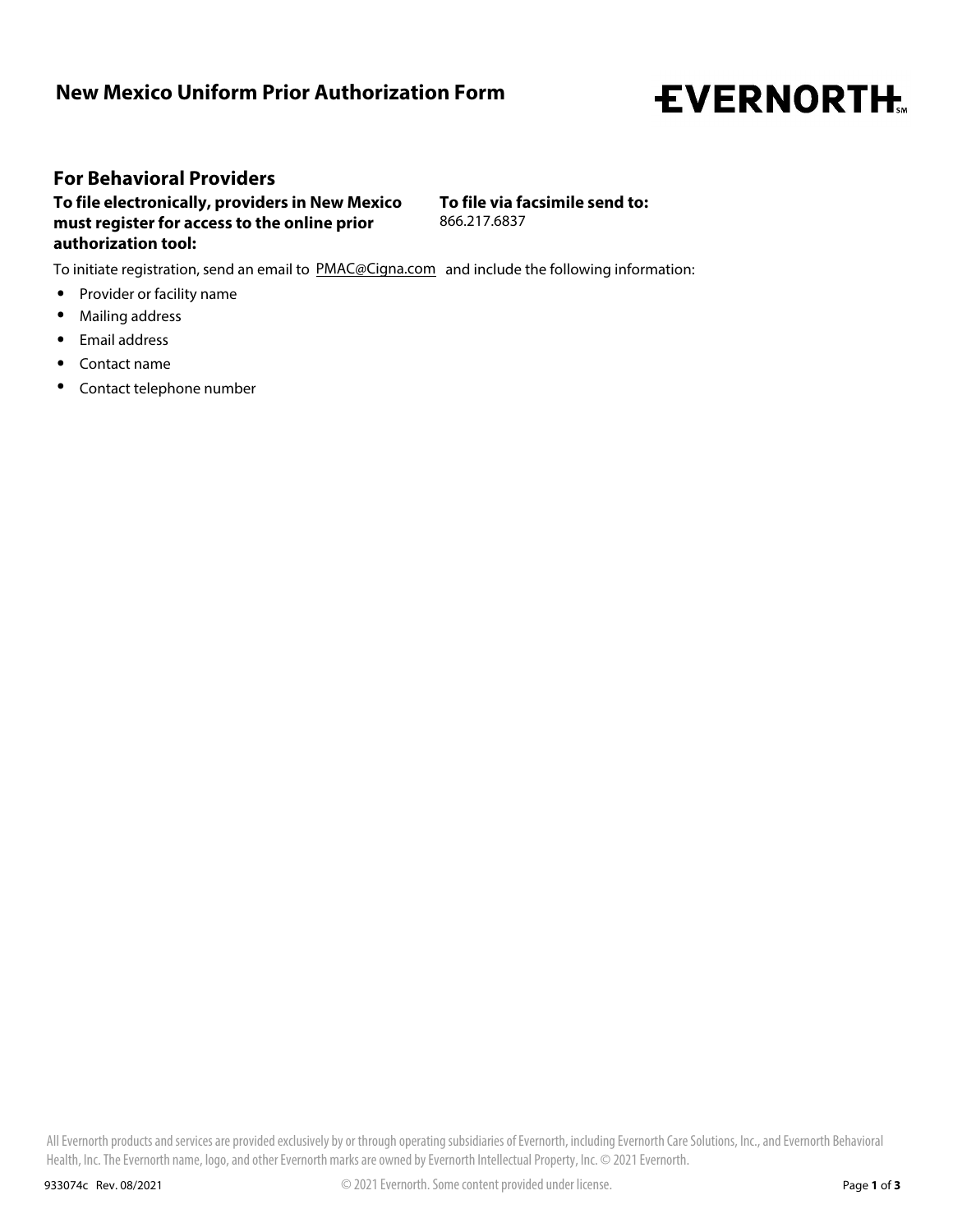## **New Mexico Uniform Prior Authorization Form**

| <b>CLEAR FORM</b>                                                                                                                                                                           |                             |                                                                                                                                                         |                                             |                                                               |  |  |
|---------------------------------------------------------------------------------------------------------------------------------------------------------------------------------------------|-----------------------------|---------------------------------------------------------------------------------------------------------------------------------------------------------|---------------------------------------------|---------------------------------------------------------------|--|--|
| <b>Priority and Frequency</b>                                                                                                                                                               |                             |                                                                                                                                                         |                                             |                                                               |  |  |
| Services scheduled for this date:<br>a. Standard                                                                                                                                            |                             | b. Urgent/Expedited<br>Provider certifies that applying the<br>standard review timeline may seriously jeopardize the life or<br>health of the enrollee. |                                             |                                                               |  |  |
| c. Frequency Initial<br>Extension                                                                                                                                                           | Previous Authorization #:   |                                                                                                                                                         |                                             |                                                               |  |  |
| [2] Enrollee Information                                                                                                                                                                    |                             |                                                                                                                                                         |                                             |                                                               |  |  |
| a. Enrollee name:                                                                                                                                                                           |                             |                                                                                                                                                         |                                             | b. Enrollee date of birth: $\vert$ c. Subscriber/Member ID #: |  |  |
| d. Enrollee street address:                                                                                                                                                                 | e. City:                    |                                                                                                                                                         |                                             | f. State: $ g$ . Zip code:                                    |  |  |
| [3] Provider Information: Ordering Provider                                                                                                                                                 | Rendering Provider          | Both                                                                                                                                                    |                                             |                                                               |  |  |
| Please note: processing delays may occur if rendering provider does not have appropriate documentation of medical necessity.<br>Ordering provider may need to initiate prior authorization. |                             |                                                                                                                                                         |                                             |                                                               |  |  |
| a. Provider name:                                                                                                                                                                           | b. Provider type/specialty: |                                                                                                                                                         |                                             | c. Administrative contact:                                    |  |  |
| $d.$ NPI #:                                                                                                                                                                                 |                             | e. DEA # if applicable:                                                                                                                                 |                                             |                                                               |  |  |
| f. Clinic/facility name:                                                                                                                                                                    |                             |                                                                                                                                                         | g. Clinic/pharmacy/facility street address: |                                                               |  |  |
| h. City, State, Zip code:                                                                                                                                                                   | i. Phone number and ext:    | j. Facsimile/Email:                                                                                                                                     |                                             |                                                               |  |  |
| [4] Requested medical or behavioral health course of treatment/procedure/device information<br>(skip to Section 8 if drug requested)                                                        |                             |                                                                                                                                                         |                                             |                                                               |  |  |
| a. Service description:                                                                                                                                                                     |                             |                                                                                                                                                         |                                             |                                                               |  |  |
| b. Setting/CMS POS Code<br>Outpatient<br>Office<br>Other*<br>Inpatient<br>Home                                                                                                              |                             |                                                                                                                                                         |                                             |                                                               |  |  |
| c. *Please specify if other:                                                                                                                                                                |                             |                                                                                                                                                         |                                             |                                                               |  |  |
| [5] HCPCS/CPT/CDT/ICD-10 CODES                                                                                                                                                              |                             |                                                                                                                                                         |                                             |                                                               |  |  |
| a. Latest ICD-10 Code<br>b. HCPCS/CPT/CDT Code                                                                                                                                              |                             |                                                                                                                                                         | c. Medical Reason                           |                                                               |  |  |
|                                                                                                                                                                                             |                             |                                                                                                                                                         |                                             |                                                               |  |  |
|                                                                                                                                                                                             |                             |                                                                                                                                                         |                                             |                                                               |  |  |
|                                                                                                                                                                                             |                             |                                                                                                                                                         |                                             |                                                               |  |  |
|                                                                                                                                                                                             |                             |                                                                                                                                                         |                                             |                                                               |  |  |
|                                                                                                                                                                                             |                             |                                                                                                                                                         |                                             |                                                               |  |  |
| [6] Frequency/Quantity/Repetition Request                                                                                                                                                   |                             |                                                                                                                                                         |                                             |                                                               |  |  |
| a. Does this service involve multiple treatments? Yes                                                                                                                                       | No                          | If "No", skip to section 7.                                                                                                                             |                                             |                                                               |  |  |
| b. Type of service:                                                                                                                                                                         |                             | c. Name of therapy/agency:                                                                                                                              |                                             |                                                               |  |  |
| d. Units/Volume/Visits requested:                                                                                                                                                           |                             | e. Frequency/length of time needed:                                                                                                                     |                                             |                                                               |  |  |